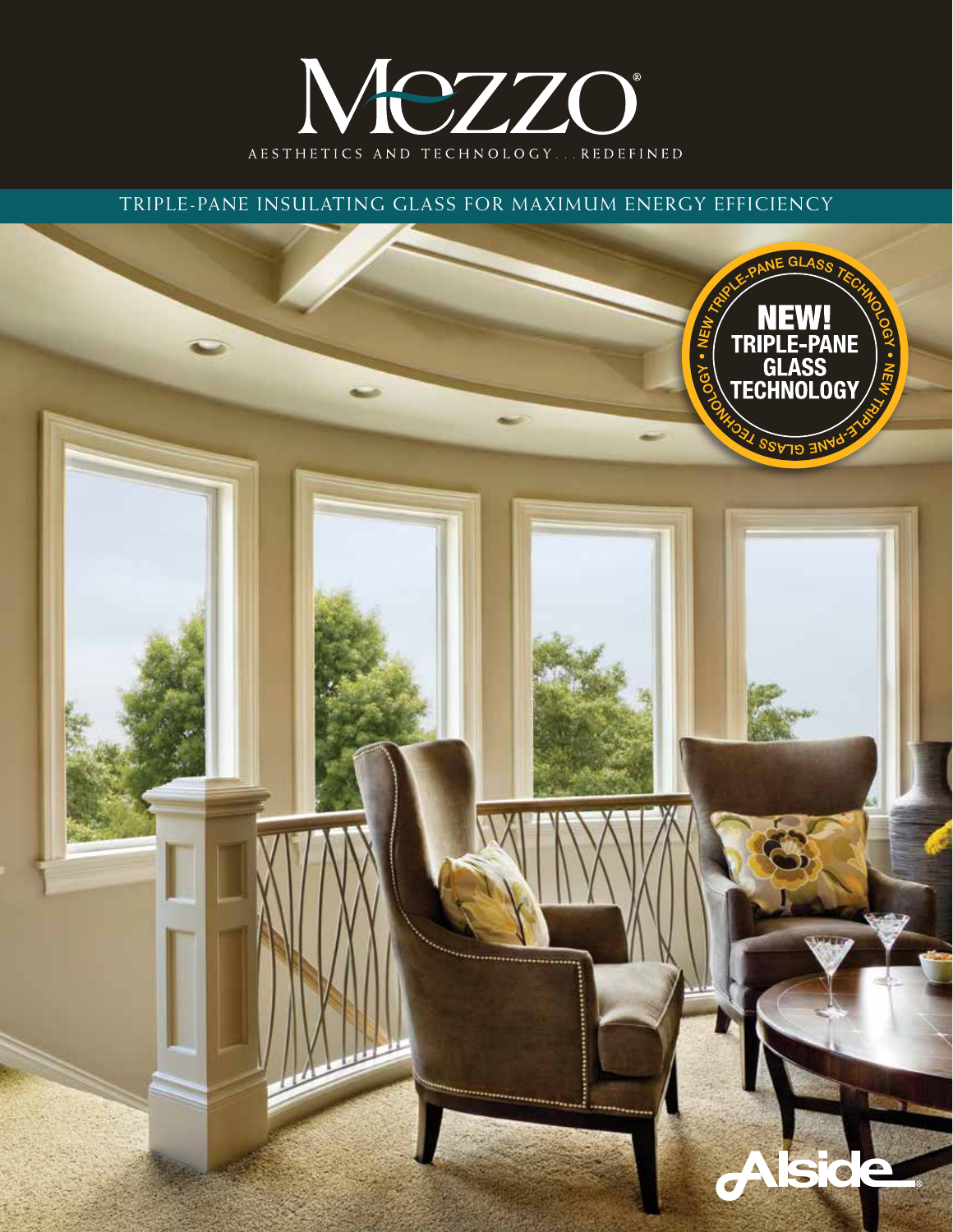# Custom Crafted Mezzo® Windows with Triple-Pane Glass Technology



Windows are roughly 80% glass, so it's important to choose an energy-efficient glass system to seal off energy loss. Mezzo Windows with triple-pane insulating glass are precision-engineered for maximum energy savings, keeping your home warmer in the winter and cooler in the summer with less energy usage.

### REDUCE ENERGY LOSS AND INCREASE COMFORT.

Further optimize the energy efficiency of your Mezzo Windows with triple-pane glass protection. This high-performance design features a 1" thick glass unit,\* three panes of single-strength glass, two surfaces of Low-E (low-emissivity) technology, and two spaces of argon gas, along with the ClimaTech® ThermD Intercept® Stainless Steel Spacer for a powerful energy-saving shield. You'll also appreciate the improved overall comfort and quieter indoor ambiance of your home.

## TAKE A CLOSER LOOK AT MEZZO'S TRIPLE-PANE, ULTRA-EFFICIENT GLASS SYSTEM:



**Argon** is an insulating gas between the glass panes that acts as a thermal barrier on energy loss, counteracting heat and cold conduction. Argon gas also helps reduce noise infiltration for a quieter indoor ambiance.

**Low-E Glass** features a virtually clear, metallic layer fused to the surface that acts like a thermal mirror. It reduces unwanted solar heat in the summer and helps prevent heat loss in the winter by reflecting radiant heat back into your home. Low-E also reduces damaging UV rays that can cause carpets and furnishings to fade.

**ClimaTech ThermD** Intercept Stainless Steel Spacer features a unique, one-piece, stainless steel alloy U-shaped design that stabilizes the panes of glass and creates an effective thermal barrier to reduce heat loss through the window. Stainless steel is impervious to gas transmission, thus increasing gas retention for enhanced insulating performance. The extra-strong stainless steel construction also withstands the effects of temperature changes with flex and low stress on the sealant bond to help prevent seal failure.

### THE POWER OF GLASS.

The glass system in your windows can make a substantial difference. For example, Mezzo Windows with triple-pane ClimaTech ThermD TG2 glass technology are 52% more energy-efficient than clear double-pane windows. In the chart below, U-Factor represents the rate of heat flow through the window – the lower the U-Factor, the less energy is needed to heat a home. SHGC (Solar Heat Gain Coefficient) represents solar heat penetrating through the window – the lower the number, the more you'll conserve on air-conditioning.

#### THERMAL PERFORMANCE COMPARISON<sup>1</sup> MODEL 3001 DOUBLE-HUNG WINDOW

|                            | <b>Composite Reinforcement</b> |             |
|----------------------------|--------------------------------|-------------|
|                            | U-Factor                       | <b>SHGC</b> |
| Clear Glass <sup>2</sup>   | 0.46                           | 0.59        |
| ClimaTech ThermD TG2       | O 22                           | 0.26        |
| ClimaTech ThermD TG2 Elite | O 22                           | 0 1 9       |
|                            |                                |             |

1 Whole window values, single-strength glass. 2 Whole window values, double-strength glass.

#### **GLASS PACKAGE TERMINOLOGY**

**Clear:** Double-paned clear glass unit. **ClimaTech ThermD TG2:** Triple-paned unit with two surfaces of Low-E glass and two air spaces of argon gas and Intercept Stainless Steel Spacer. **ClimaTech ThermD TG2 Elite:** Triple-paned unit with one surface of Low-E glass, one surface of Low-E SHGC glass, argon gas and Intercept Stainless Steel Spacer.

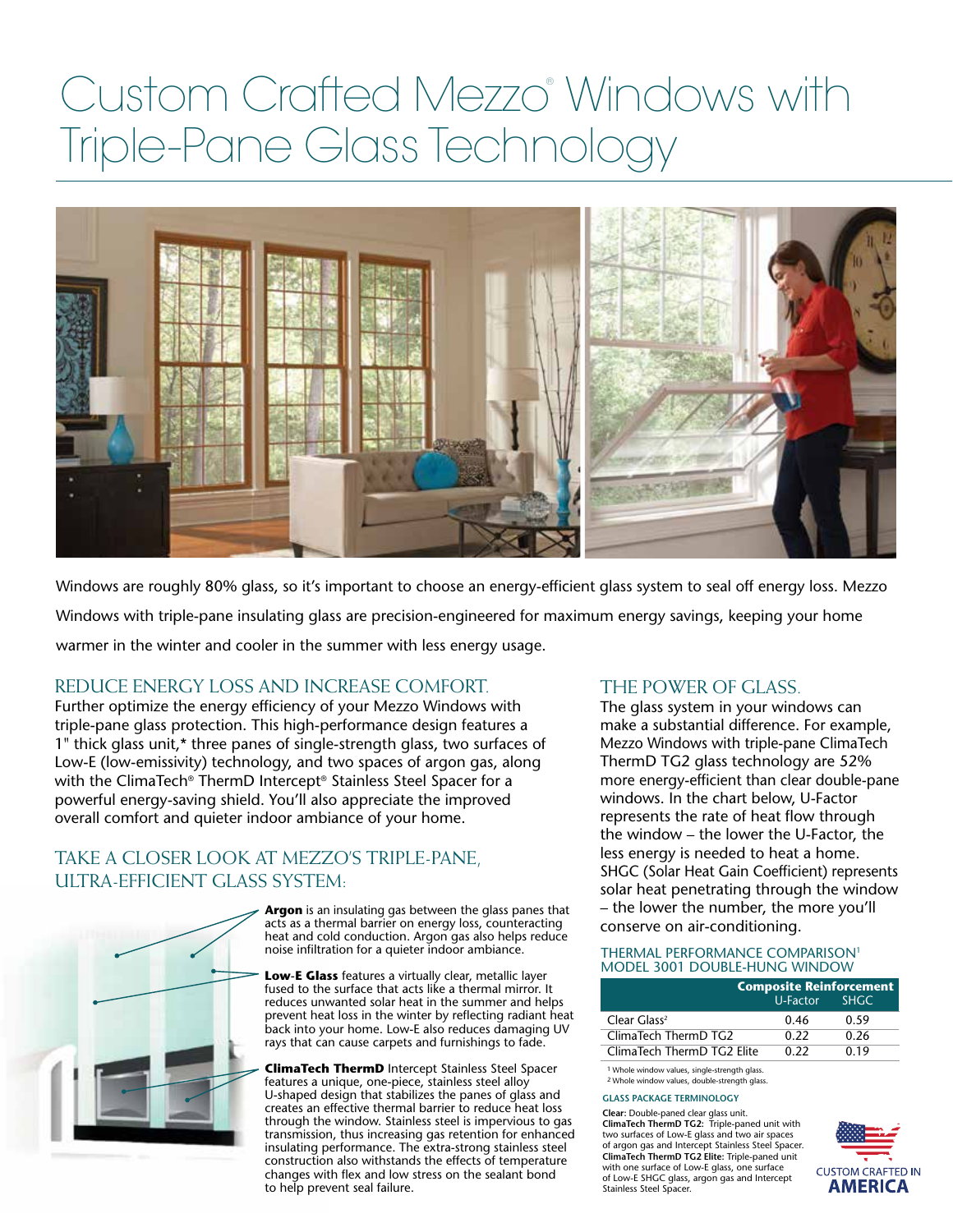

The beauty of our EdgeForce narrowline frame and sashes is subtle and substantial at the same time. The sleek design is visually clean and contemporary, with a larger glass area for exceptional daylighting and outside viewing. And beneath the elegance? Internal chambers are meticulously engineered for structural integrity and enhanced energy efficiency.



CoreFX is a structural component that never quits. This innovative composite reinforcement allows for secure mounting of hardware and the non-conductive material also reduces the transfer of energy for superior thermal performance.<sup>3</sup>



Stylish and strong, this low-profile secure locking hardware features an indicator that tells you if your windows are left unlocked. But the true beauty of Defense-Tek is its end-of-throw cam shift locking action, expertly constructed for increased protection.



Forecaster elevates both the appearance and performance of Mezzo Windows with its smooth, uniform design. The true sloped sill is expertly crafted to provide a highly efficient drainage system that promotes water runoff without the use of weep holes.<sup>4</sup>



The benefits distinction here is three-fold: protection from air and water infiltration, increased structural stability and enhanced beauty. The integrated telescoping sill dam effortlessly blends strength with style.



When extreme wind and weather hit your home, Gatekeeper stands strong. Traditional sloped sill designs can allow the sash to bow during powerful winds, but with Gatekeeper interlocking sash-to-sill technology, the sash is channeled firmly into the window frame for a unified wall of strength. Combined with three layers of weatherstripping, Gatekeeper delivers unmatched protection, as well as peace of mind.



Improved form and functionality is the focus of our Ocular screen bulb seal. The compression bulb aids in the installation and removal of the extruded aluminum screen. The snug fit also eliminates light penetration between the screen and frame and helps block insect access.<sup>5</sup>

3 Double-hung base model will automatically be upgraded to ST (steel reinforcement) for all units ordered in excess of 48" wide or 84" high.

NEW

TRIPLE-PANE<br>GLASS

**FECHNOLOGY** 

4 For larger size windows or to meet specific DP/PG ratings, optional weeps/performance package must be ordered. 5 Available only with the full screen option.